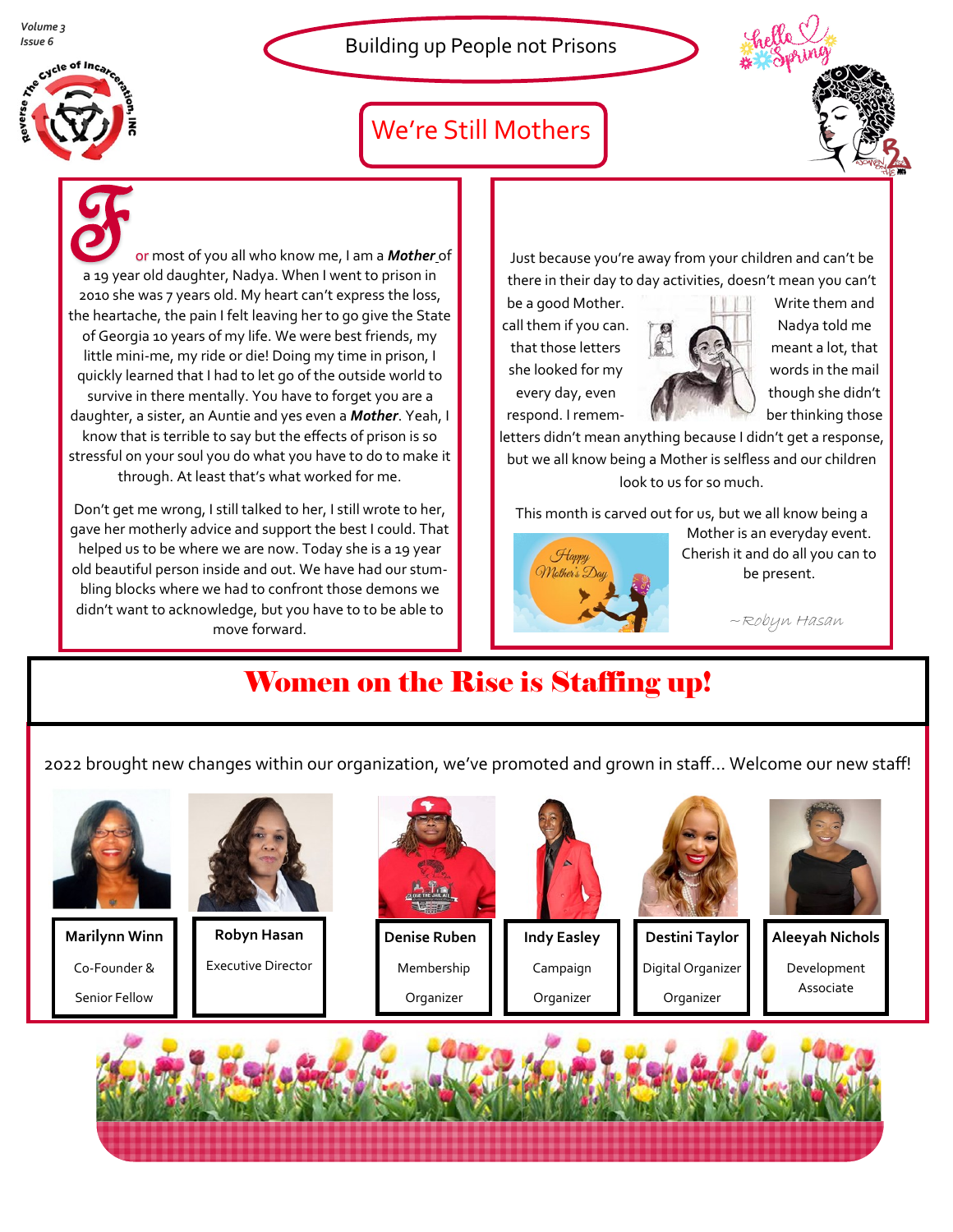# Women on the Rise has a group inside!

Ronnie Fuller at Lee Arrendale State Prison brought to us a great idea to help spread the word to women inside about what Women on the Rise is doing to bring about change concerning all of us who are currently and formerly incarcerated. With Ronnie's help we have created "Women on the Rise Inside."

**Ronnie Fuller Facilitator**



This group will consist of learning about laws that Women on the Rise (WoR) has passed and our national known current campaign to close and repurpose the Atlanta City Detention Center. This will get those inside to learn how they can help bring about change and get the world to see how resources is the answer and not cages. This action can help get your family involved in criminal justice reform and you active in helping to change the environment that affects you.

WoR Inside group will also be learning about the importance of language, forgiveness, Business Planning, public speaking, domestic violence, legal resources, updated technology information, counseling resources for their children who is having a hard time coping with their mothers being incarcerated, healing for victims, and restorative justice.

Tangin Alexander Rhonda Vinings

Demetre Evans

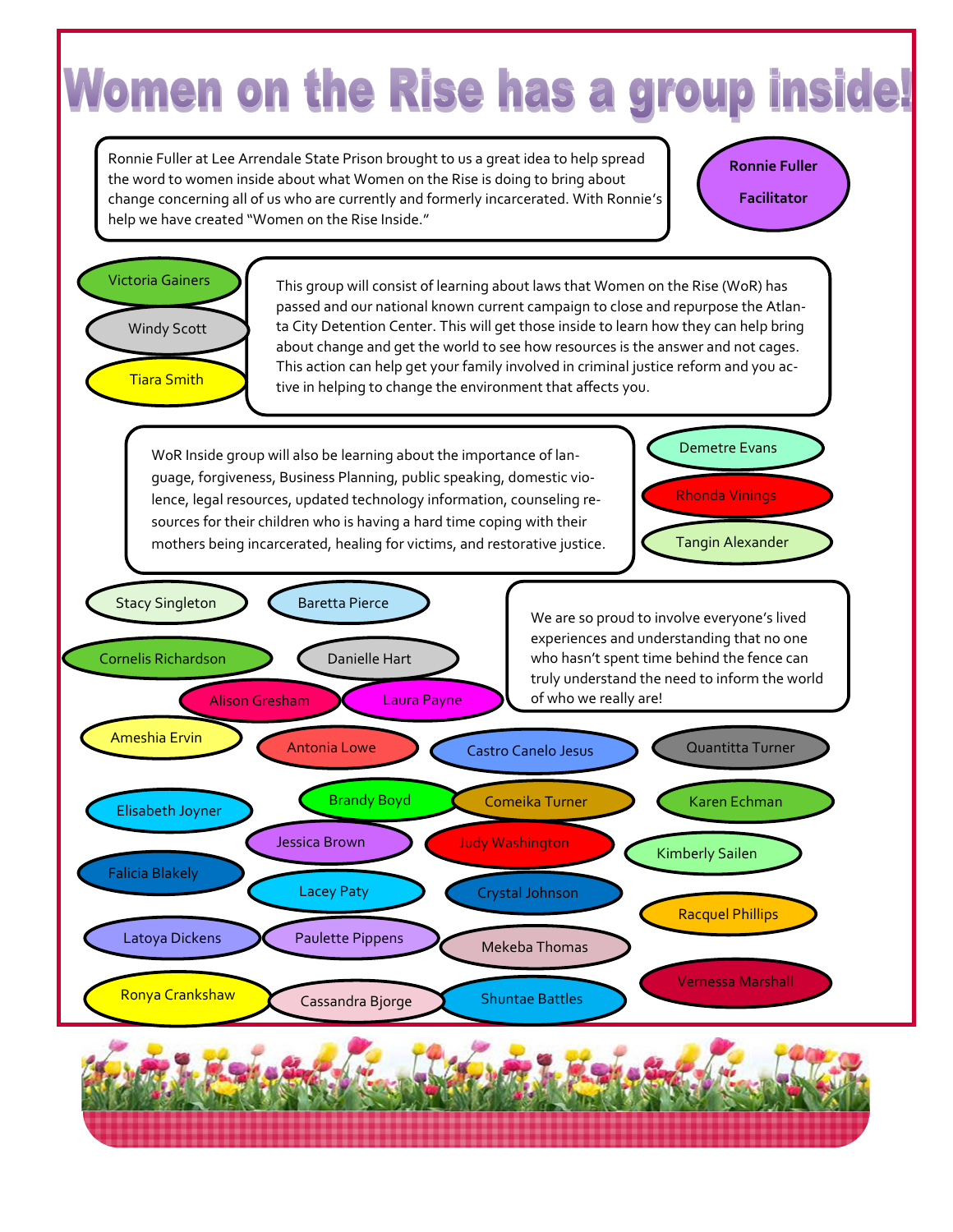

**Raising the age**: **[HB 272](https://www.legis.ga.gov/legislation/59281)**, raising the upper age of juvenile court jurisdiction to 17, was passed by the House in 2021 but stalled in the Senate. A week before Sine Die this year, the Senate Judiciary Committee passed an amended version of the bill that would have established a committee to study the possibility of raising the age in the future. Unfortunately, HB 272 was never scheduled for a final vote in the Senate.

**Improving indigent defense**: **[HB 478](https://www.legis.ga.gov/legislation/59725)** will raise the standard for admitting scientific evidence during criminal trials. This bill, authored by GACDL, will increase the likelihood that criminal proceedings are based on reliable evidence and not junk science. HB 478 was passed by the Senate on March 30 and is now awaiting the governor's signature.



**Ending prison birth: [HB 1092](https://www.legis.ga.gov/legislation/61485)**, brought forth by RestoreHER, would have created a path for pregnant women who have been sentenced to incarceration to begin their prison sentences only after giving birth. This important policy change acknowledges the trauma experienced by women who are forced to give birth while incarcerated and seeks to end the practice.



## My Story ~ Karen Segura

I was in prison for 4 years at Pulaski and Lee Arrendale State Prison. My detail was re-entry aide. When I was told I was getting paroled I felt excitement, happiness, joy, anxiousness and honestly slightly nervous but I was ready. When I was walking out those gates I felt an adrenaline rush, of course I was overly joyous and very determined, also overwhelmed with my reality as a whole. The first thing I did upon release was go out to eat with my family, renewed my driver's license and met my parole officer, of course later I went shopping.



The most challenging thing I experienced in being free was rejection, I had to get used to people not accepting me because of my incarceration. Right now, I am

working for an attorney's office in Atlanta and Tennessee as well as a full time mommy!

After experiencing everything, I want to encourage you all to acquire as much knowledge, skills, and education as your mind would allow. Utilize your time as a time to rehabilitate your mind, body, and soul. Set goals – short term and long term. You should truly learn yourself and start a blue print towards your future.

Keep your head up ladies and trust GOD. I also pray everyone finds peace behind those walls.